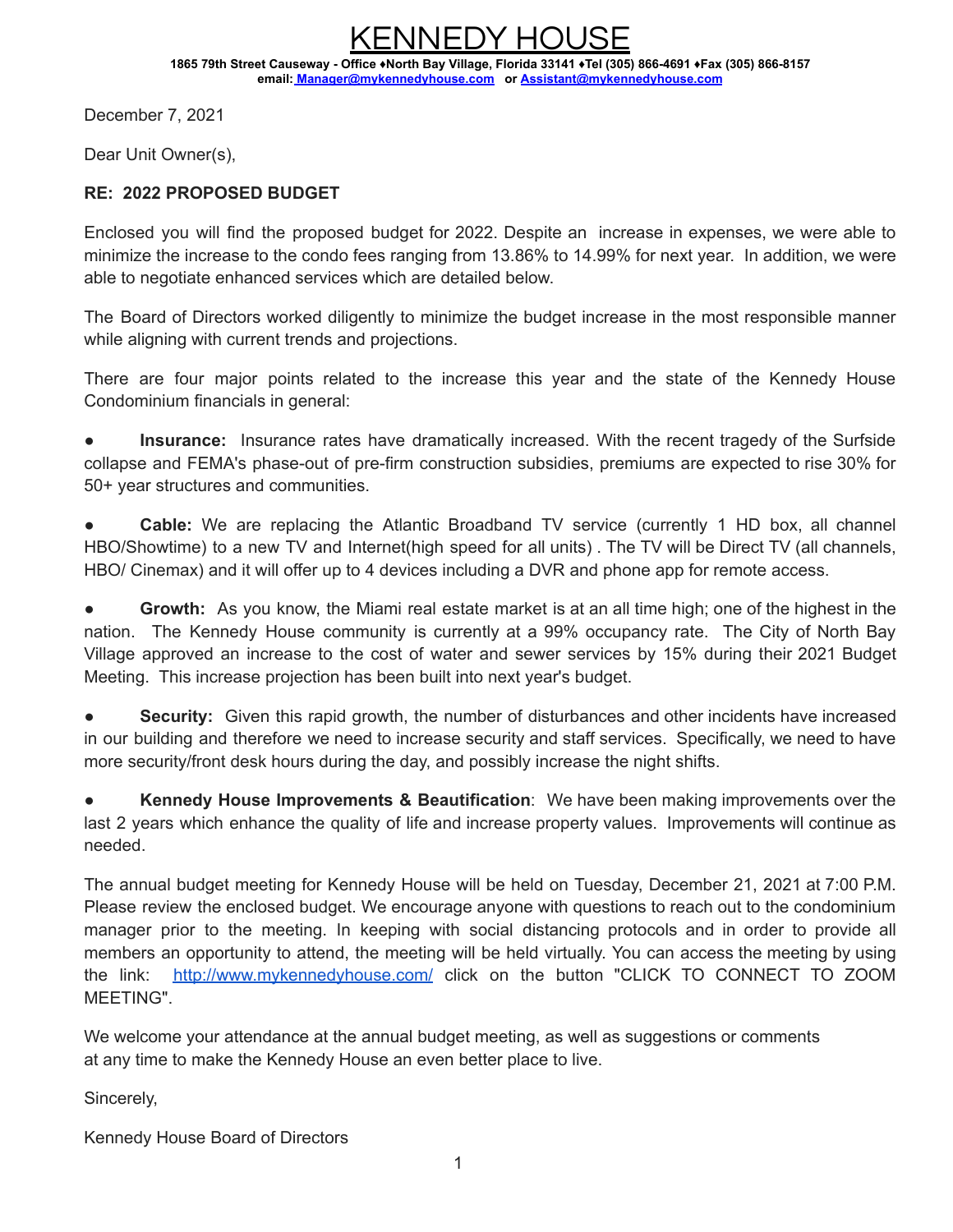JEDY HO

**1865 79th Street Causeway - Office ♦North Bay Village, Florida 33141 ♦Tel (305) 866-4691 ♦Fax (305) 866-8157 email: Manager[@mykennedyhouse.com](mailto:Eduardo@mykennedyhouse.com) or [Assistant@mykennedyhouse.com](mailto:Assistant@mykennedyhouse.com)**

## **OFFICIAL NOTICE BOARD OF DIRECTORS / BUDGET ADOPTION MEETING**

December 07, 2021

To All Members:

Please be advised that the Board of Directors will be adopting the budget for the forthcoming year 2022 for the common expenses of the Association, and pursuant thereto, the determination of the annual assessments against all Kennedy House Condominium unit owners.

On the following pages, please find a copy of the Proposed Budget for January  $1<sup>st</sup>$ , 2022 through December  $31<sup>st</sup>$ , 2022 for your review. The meeting will be held:

| <b>DATE:</b>  | Tuesday, December 21st, 2021       |
|---------------|------------------------------------|
| TIME:         | 7:00 PM                            |
| <b>PLACE:</b> | Virtually via ZOOM, please access  |
|               | www.MyKennedyHouse.com             |
|               | choose "Click to Connect to Zoom". |

Although the Budget is adopted by the Board of Directors, you are most welcome to attend the meeting.

#### **Agenda**

- 1. Call Meeting to Order
- 2. Certification of Quorum
- 3. Proof of Notice of Meeting
- 4. Board of Directors Adoption of budget for January 1, 2022, through December 31, 2022
- 5. Adjournment
- 6.

Sincerely, **ASSOCIATION SERVICES OF FLORIDA An Associa member company** As Managing Agent for: **KENNEDY HOUSE CONDOMINIUM, INC.**

**Enclosure**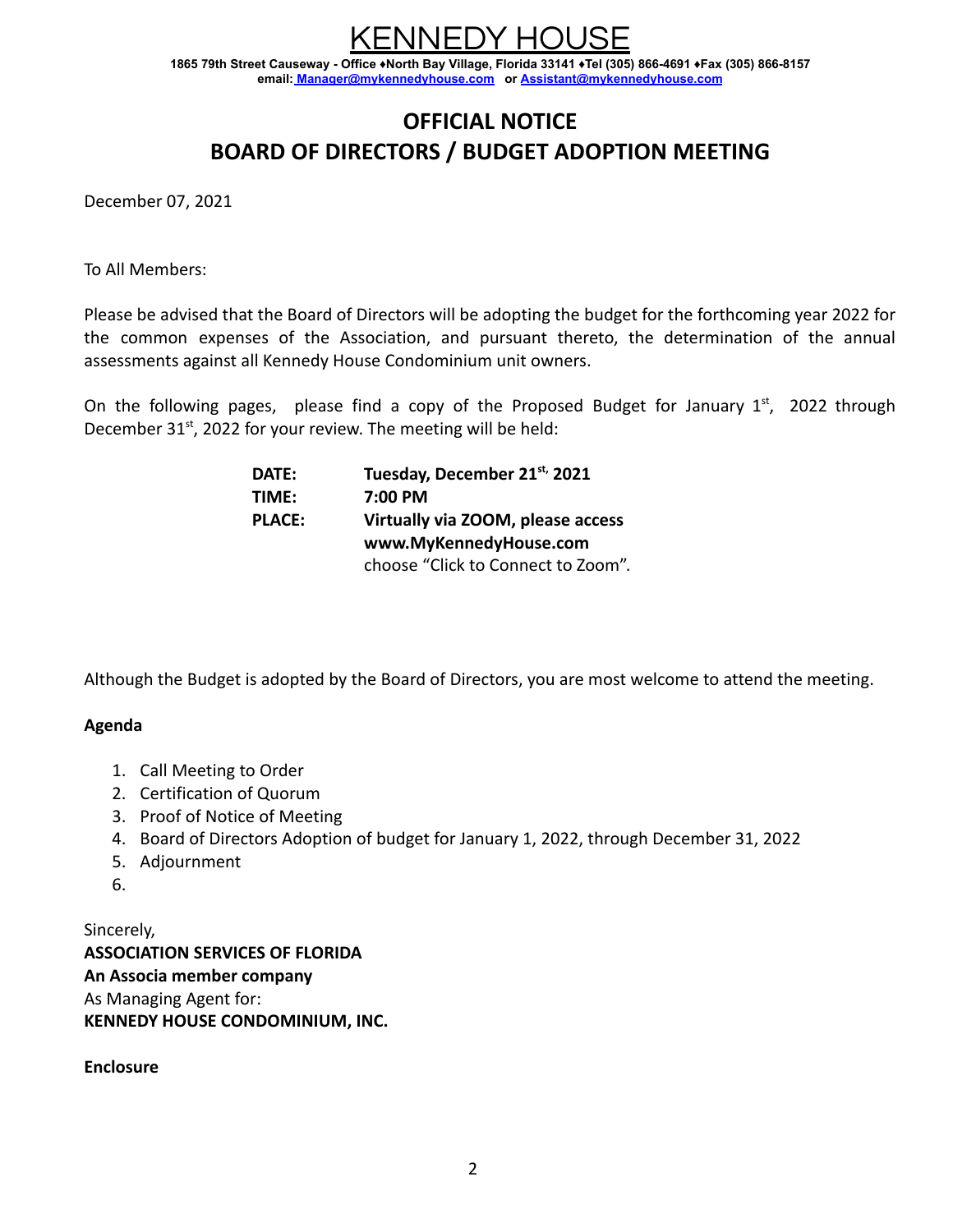## **NOTICE OF MEMBERSHIP MEETING**

NOTICE IS HEREBY GIVEN, in accordance with the Bylaws of the Association and Florida's Condominium Act, a Unit Owners meeting will be held to vote on Reserve Funding.

**DATE: Tuesday, Dec 21st, 2021 TIME: 7:00 PM PLACE: www.MyKennedyHouse.com** choose "Click to Connect to Zoom"

During the Unit Owner Meeting, a vote will be taken to determine if the Unit Owners want to waive full funding of reserves as required by Florida Statute 718.112.

The Association has also included a Proxy to be used for the vote on Reserves. The proxy **must be signed by the owner/authorized voting member** of the unit in order for your vote to count on this important matter.

**You can return your completed proxy to the office by 4:30 PM on December 21 st, ,2021**

#### **PURSUANT TO FLORIDA STATUTES 718.112. (2) (F) (4) "WAIVING OF RESERVES, IN WHOLE OR IN PART, OR ALLOWING ALTERNATIVE USES OF EXISTING RESERVES MAY RESULT IN UNIT OWNER LIABILITY FOR PAYMENT OF UNANTICIPATED SPECIAL ASSESSMENTS REGARDING THOSE ITEMS."**

The Agenda will be as follows:

- 1. Call meeting to order
- 2. Proof of Notice
- 3. Board of Directors Adoption of Budget for January 1, 2022, through December 31, 2022
- 4. Adjournment

The Association respectfully requests that all unit owners connect for the meeting. However, should you be unable to attend, please review and execute the enclosed proxy so that the Association can ensure that your vote counts in regard to this important Reserves matter.

Sincerely,

**ASSOCIATION SERVICES OF FLORIDA An Associa member company Kennedy House Condominium, Inc.**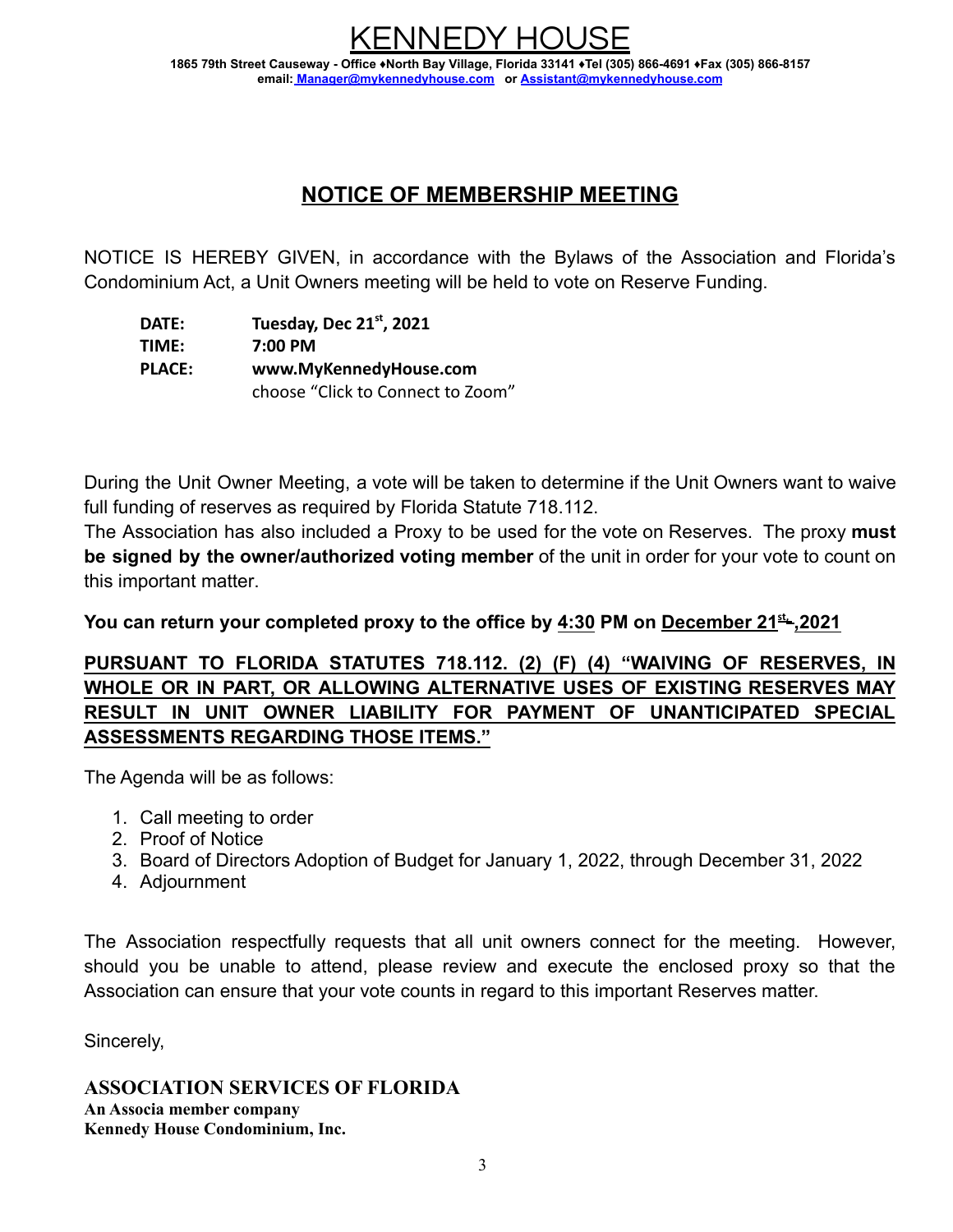## **Proposed** Budget 2022

|                                               | 2022 Budget<br><b>Without Reserve</b> | 2022 Budget<br><b>With Reserve</b> | 2021 Budget |  |
|-----------------------------------------------|---------------------------------------|------------------------------------|-------------|--|
|                                               | Annual                                | Annual                             | Annual      |  |
| <b>Income</b>                                 |                                       |                                    |             |  |
| 4001 Residential Condominium Fee              | \$1,733,210                           | \$1,733,210                        | \$1,517,438 |  |
| 4075 Garage & Parking Assessments             | \$4,176                               | \$4,176                            | \$2,100     |  |
| 4205 Application Fees & Estoppel Letters      | \$2,000                               | \$2,000                            | \$700       |  |
| 4220 Gate & Access Fees                       | \$1,000                               | \$1,000                            | \$1,000     |  |
| 4225 Key Fees                                 |                                       |                                    |             |  |
| 4235 Laundry Income                           | \$33,669                              | \$33,669                           | \$30,000    |  |
| 4255 Pet Fees                                 | \$1,875                               | \$1,875                            | \$1,000     |  |
| 4275 Social/Recreation/Activity Fees          |                                       |                                    |             |  |
| 4295 Other Use & Access Income                |                                       |                                    |             |  |
| 4710 Late Fees & Interest Income              |                                       |                                    |             |  |
| 4715 NSF Fee Income                           |                                       |                                    |             |  |
| 4810 Compliance Fines                         |                                       |                                    |             |  |
| 4812 Damage & Clean-Up Reimbursement          |                                       |                                    |             |  |
| 4815 Billable Expense Income                  |                                       |                                    |             |  |
| 4835 Valet Income                             | \$15,464                              | \$15,464                           | \$5,000     |  |
| 4831 Vending Machine Commission               |                                       |                                    |             |  |
| 4830 Coffee Machine Sales                     | \$3,998                               | \$3,998                            | \$3,500     |  |
| 4900 Interest Earned - Operating Accounts     | \$512                                 | \$512                              | \$250       |  |
| 4905 Reserve Contribution Income (For Voting) |                                       | \$189,566                          |             |  |
| <b>Total Income</b>                           | \$1,795,904                           | \$1,985,470                        | \$1,560,988 |  |
| <b>Expenses</b>                               |                                       |                                    |             |  |
| 500 Administrative                            |                                       |                                    |             |  |
| 5010 Bad Debt                                 | \$5,000                               | \$5,000                            |             |  |
| 5015 Bank Charges                             | \$500                                 | \$500                              | \$600       |  |
| 5025 Collection Charges                       |                                       |                                    |             |  |
| 5045 Dues & Subscriptions                     | \$500                                 | \$500                              | \$715       |  |
| 5060 Interest Incurred                        |                                       |                                    |             |  |
| 5082 Late Payments Fee Expense                | \$100                                 | \$100                              |             |  |
| 5090 Office Supplies                          | \$5,000                               | \$5,000                            | \$5,994     |  |
| 5095 Payroll Services                         | \$3,432                               | \$3,432                            | \$2,880     |  |
| 5100 Records Storage                          | \$50                                  | \$50                               |             |  |
| 5115 Web Site Maintenance                     | \$500                                 | \$500                              | \$500       |  |
| 5120 Staff Meal Expense                       |                                       |                                    |             |  |
| 5195 Other Administrative Services            | \$1,000                               | \$1,000                            |             |  |
| 5326 Staff Incentive & Appreciation           | \$200                                 | \$200                              |             |  |
| <b>Total 500 Administrative</b>               | \$16,282                              | \$16,282                           | \$10,689    |  |
| <b>520 Communications</b>                     |                                       |                                    |             |  |
| 5200 Community Events                         | \$300                                 | \$300                              |             |  |
| 5210 Printing & Copying                       | \$1,200                               | \$1,200                            | \$750       |  |
| 5215 Postage                                  | \$1,200                               | \$1,200                            | \$600       |  |
| <b>Total 520 Communications</b>               | \$2,700                               | \$2,700                            | \$1,350     |  |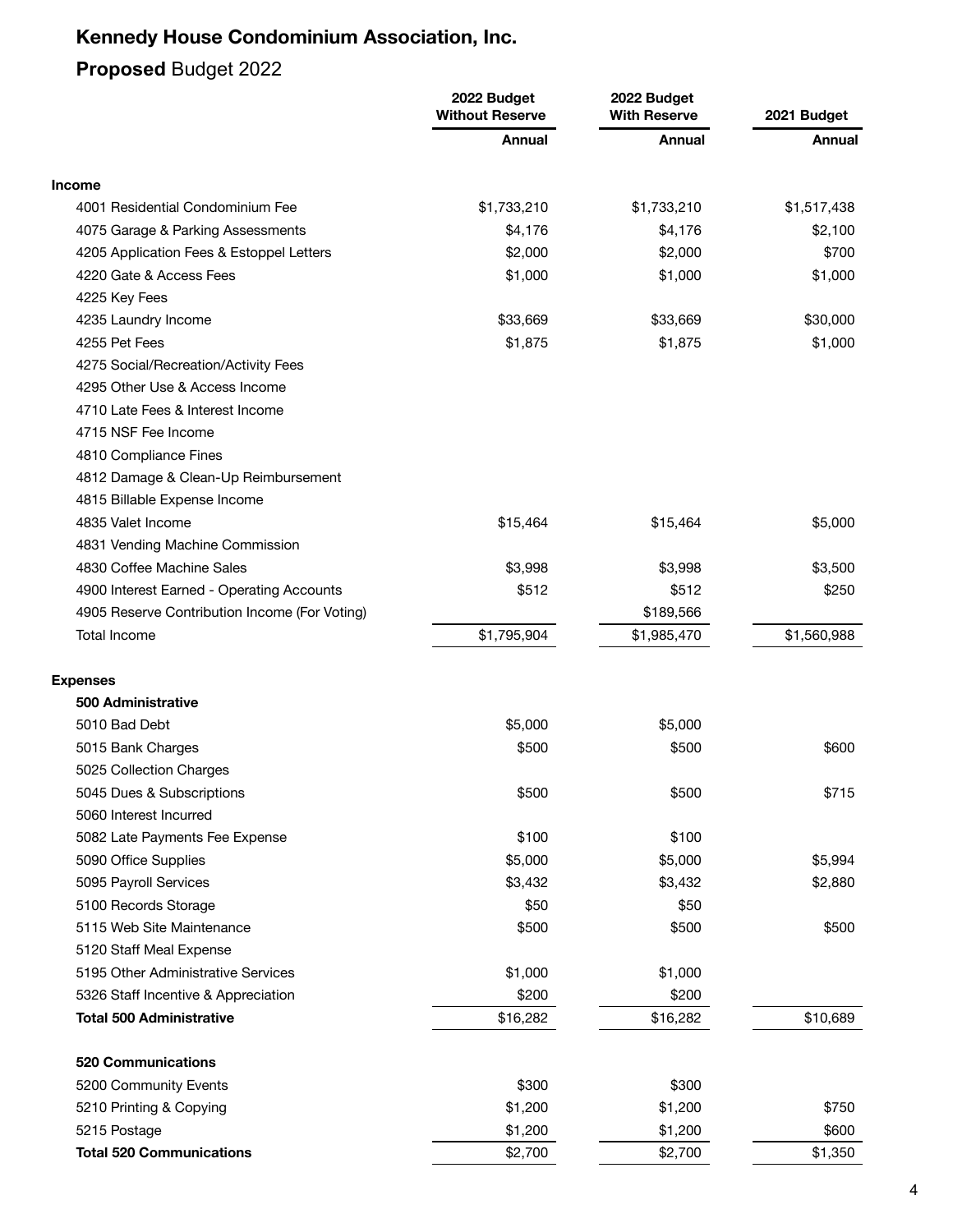## Budget 2022

| Annual<br>Annual<br>Annual<br>530 Payroll & Benefits<br>\$452,009<br>\$452,009<br>\$310,955<br><b>Total 530 Payroll &amp; Benefits</b><br>546 Insurance<br>\$7,967<br>\$7,967<br>5460 Insurance Expense - Interest<br>\$12,128<br>\$401,130<br>\$401,130<br>5461 Insurance Expense - Policy<br>\$346,500<br>\$409,097<br>\$409,097<br><b>Total 546 Insurance</b><br>\$358,628<br><b>600 Utilities</b><br>\$45,614<br>6000 Electric Service<br>\$45,614<br>\$37,000<br>6005 Gas Service<br>\$28,922<br>\$28,922<br>\$20,000<br>\$245,903<br>6025 Water, Sewer & Garbage<br>\$245,903<br>\$291,720<br>\$29,917<br>6026 Water Swimming Pool<br>\$29,917<br>6045 Cable TV Service<br>\$154,119<br>\$154,119<br>\$166,860<br>6046 Internet Service<br>\$54,400<br>\$54,400<br>\$4,500<br>\$4,200<br>6050 Telephone Service<br>\$4,500<br><b>Total 600 Utilities</b><br>\$519,780<br>\$563,375<br>\$563,375<br>610 Landscaping<br>\$10,000<br>\$10,000<br>\$10,000<br>6100 Grounds & Landscaping - Contract<br>\$500<br>\$500<br>\$500<br>6150 Seasonal Color/Plantings<br>6160 Tree Maintenance<br>\$3,000<br>\$3,000<br>\$2,000<br>6165 Tree Removal<br>\$3,000<br>\$3,000<br>\$2,000<br>\$16,500<br>\$16,500<br>\$14,500<br><b>Total 610 Landscaping</b><br><b>630 Operations</b><br>\$3,500<br>6300 Permits & Licenses<br>\$3,500<br>\$3,500<br>\$500<br>6315 Uniforms<br><b>Total 630 Operations</b><br>\$3,500<br>\$3,500<br>\$4,000<br><b>640 Contracted Services</b><br>\$25,000<br>\$25,000<br>\$17,886<br>6408 Elevator Services<br>\$8,400<br>6414 Fire Alarm Maintenance<br>6416 Fitness Room Services<br>\$12,000<br>\$12,000<br>\$11,220<br>\$3,861<br>6420 Roof Maintenance Contracted<br>\$3,861<br>6424 HVAC Services<br>6430 Janitorial Services<br>\$1,500<br>6434 Pest Control<br>\$7,500<br>\$7,500<br>\$7,200<br>\$8,700<br>\$9,000<br>6438 Pool Management<br>\$8,700<br>\$5,000<br>\$5,000<br>6440 Security Services<br>\$48,000<br>6444 Cooling Water Treatment Service<br>\$4,680<br>\$4,680<br>\$4,680<br>\$35,000<br>\$35,000<br>\$58,200<br>6495 Valet Contracted Services<br><b>Total 640 Contracted Services</b><br>\$101,741<br>\$101,741<br>\$166,086 | 2022 Budget<br><b>Without Reserve</b> | 2022 Budget<br><b>With Reserve</b> | 2021 Budget |  |
|----------------------------------------------------------------------------------------------------------------------------------------------------------------------------------------------------------------------------------------------------------------------------------------------------------------------------------------------------------------------------------------------------------------------------------------------------------------------------------------------------------------------------------------------------------------------------------------------------------------------------------------------------------------------------------------------------------------------------------------------------------------------------------------------------------------------------------------------------------------------------------------------------------------------------------------------------------------------------------------------------------------------------------------------------------------------------------------------------------------------------------------------------------------------------------------------------------------------------------------------------------------------------------------------------------------------------------------------------------------------------------------------------------------------------------------------------------------------------------------------------------------------------------------------------------------------------------------------------------------------------------------------------------------------------------------------------------------------------------------------------------------------------------------------------------------------------------------------------------------------------------------------------------------------------------------------------------------------------------------------------------------------------------------------------------------------------------------------------------------------------------------------------------------------------------|---------------------------------------|------------------------------------|-------------|--|
|                                                                                                                                                                                                                                                                                                                                                                                                                                                                                                                                                                                                                                                                                                                                                                                                                                                                                                                                                                                                                                                                                                                                                                                                                                                                                                                                                                                                                                                                                                                                                                                                                                                                                                                                                                                                                                                                                                                                                                                                                                                                                                                                                                                  |                                       |                                    |             |  |
|                                                                                                                                                                                                                                                                                                                                                                                                                                                                                                                                                                                                                                                                                                                                                                                                                                                                                                                                                                                                                                                                                                                                                                                                                                                                                                                                                                                                                                                                                                                                                                                                                                                                                                                                                                                                                                                                                                                                                                                                                                                                                                                                                                                  |                                       |                                    |             |  |
|                                                                                                                                                                                                                                                                                                                                                                                                                                                                                                                                                                                                                                                                                                                                                                                                                                                                                                                                                                                                                                                                                                                                                                                                                                                                                                                                                                                                                                                                                                                                                                                                                                                                                                                                                                                                                                                                                                                                                                                                                                                                                                                                                                                  |                                       |                                    |             |  |
|                                                                                                                                                                                                                                                                                                                                                                                                                                                                                                                                                                                                                                                                                                                                                                                                                                                                                                                                                                                                                                                                                                                                                                                                                                                                                                                                                                                                                                                                                                                                                                                                                                                                                                                                                                                                                                                                                                                                                                                                                                                                                                                                                                                  |                                       |                                    |             |  |
|                                                                                                                                                                                                                                                                                                                                                                                                                                                                                                                                                                                                                                                                                                                                                                                                                                                                                                                                                                                                                                                                                                                                                                                                                                                                                                                                                                                                                                                                                                                                                                                                                                                                                                                                                                                                                                                                                                                                                                                                                                                                                                                                                                                  |                                       |                                    |             |  |
|                                                                                                                                                                                                                                                                                                                                                                                                                                                                                                                                                                                                                                                                                                                                                                                                                                                                                                                                                                                                                                                                                                                                                                                                                                                                                                                                                                                                                                                                                                                                                                                                                                                                                                                                                                                                                                                                                                                                                                                                                                                                                                                                                                                  |                                       |                                    |             |  |
|                                                                                                                                                                                                                                                                                                                                                                                                                                                                                                                                                                                                                                                                                                                                                                                                                                                                                                                                                                                                                                                                                                                                                                                                                                                                                                                                                                                                                                                                                                                                                                                                                                                                                                                                                                                                                                                                                                                                                                                                                                                                                                                                                                                  |                                       |                                    |             |  |
|                                                                                                                                                                                                                                                                                                                                                                                                                                                                                                                                                                                                                                                                                                                                                                                                                                                                                                                                                                                                                                                                                                                                                                                                                                                                                                                                                                                                                                                                                                                                                                                                                                                                                                                                                                                                                                                                                                                                                                                                                                                                                                                                                                                  |                                       |                                    |             |  |
|                                                                                                                                                                                                                                                                                                                                                                                                                                                                                                                                                                                                                                                                                                                                                                                                                                                                                                                                                                                                                                                                                                                                                                                                                                                                                                                                                                                                                                                                                                                                                                                                                                                                                                                                                                                                                                                                                                                                                                                                                                                                                                                                                                                  |                                       |                                    |             |  |
|                                                                                                                                                                                                                                                                                                                                                                                                                                                                                                                                                                                                                                                                                                                                                                                                                                                                                                                                                                                                                                                                                                                                                                                                                                                                                                                                                                                                                                                                                                                                                                                                                                                                                                                                                                                                                                                                                                                                                                                                                                                                                                                                                                                  |                                       |                                    |             |  |
|                                                                                                                                                                                                                                                                                                                                                                                                                                                                                                                                                                                                                                                                                                                                                                                                                                                                                                                                                                                                                                                                                                                                                                                                                                                                                                                                                                                                                                                                                                                                                                                                                                                                                                                                                                                                                                                                                                                                                                                                                                                                                                                                                                                  |                                       |                                    |             |  |
|                                                                                                                                                                                                                                                                                                                                                                                                                                                                                                                                                                                                                                                                                                                                                                                                                                                                                                                                                                                                                                                                                                                                                                                                                                                                                                                                                                                                                                                                                                                                                                                                                                                                                                                                                                                                                                                                                                                                                                                                                                                                                                                                                                                  |                                       |                                    |             |  |
|                                                                                                                                                                                                                                                                                                                                                                                                                                                                                                                                                                                                                                                                                                                                                                                                                                                                                                                                                                                                                                                                                                                                                                                                                                                                                                                                                                                                                                                                                                                                                                                                                                                                                                                                                                                                                                                                                                                                                                                                                                                                                                                                                                                  |                                       |                                    |             |  |
|                                                                                                                                                                                                                                                                                                                                                                                                                                                                                                                                                                                                                                                                                                                                                                                                                                                                                                                                                                                                                                                                                                                                                                                                                                                                                                                                                                                                                                                                                                                                                                                                                                                                                                                                                                                                                                                                                                                                                                                                                                                                                                                                                                                  |                                       |                                    |             |  |
|                                                                                                                                                                                                                                                                                                                                                                                                                                                                                                                                                                                                                                                                                                                                                                                                                                                                                                                                                                                                                                                                                                                                                                                                                                                                                                                                                                                                                                                                                                                                                                                                                                                                                                                                                                                                                                                                                                                                                                                                                                                                                                                                                                                  |                                       |                                    |             |  |
|                                                                                                                                                                                                                                                                                                                                                                                                                                                                                                                                                                                                                                                                                                                                                                                                                                                                                                                                                                                                                                                                                                                                                                                                                                                                                                                                                                                                                                                                                                                                                                                                                                                                                                                                                                                                                                                                                                                                                                                                                                                                                                                                                                                  |                                       |                                    |             |  |
|                                                                                                                                                                                                                                                                                                                                                                                                                                                                                                                                                                                                                                                                                                                                                                                                                                                                                                                                                                                                                                                                                                                                                                                                                                                                                                                                                                                                                                                                                                                                                                                                                                                                                                                                                                                                                                                                                                                                                                                                                                                                                                                                                                                  |                                       |                                    |             |  |
|                                                                                                                                                                                                                                                                                                                                                                                                                                                                                                                                                                                                                                                                                                                                                                                                                                                                                                                                                                                                                                                                                                                                                                                                                                                                                                                                                                                                                                                                                                                                                                                                                                                                                                                                                                                                                                                                                                                                                                                                                                                                                                                                                                                  |                                       |                                    |             |  |
|                                                                                                                                                                                                                                                                                                                                                                                                                                                                                                                                                                                                                                                                                                                                                                                                                                                                                                                                                                                                                                                                                                                                                                                                                                                                                                                                                                                                                                                                                                                                                                                                                                                                                                                                                                                                                                                                                                                                                                                                                                                                                                                                                                                  |                                       |                                    |             |  |
|                                                                                                                                                                                                                                                                                                                                                                                                                                                                                                                                                                                                                                                                                                                                                                                                                                                                                                                                                                                                                                                                                                                                                                                                                                                                                                                                                                                                                                                                                                                                                                                                                                                                                                                                                                                                                                                                                                                                                                                                                                                                                                                                                                                  |                                       |                                    |             |  |
|                                                                                                                                                                                                                                                                                                                                                                                                                                                                                                                                                                                                                                                                                                                                                                                                                                                                                                                                                                                                                                                                                                                                                                                                                                                                                                                                                                                                                                                                                                                                                                                                                                                                                                                                                                                                                                                                                                                                                                                                                                                                                                                                                                                  |                                       |                                    |             |  |
|                                                                                                                                                                                                                                                                                                                                                                                                                                                                                                                                                                                                                                                                                                                                                                                                                                                                                                                                                                                                                                                                                                                                                                                                                                                                                                                                                                                                                                                                                                                                                                                                                                                                                                                                                                                                                                                                                                                                                                                                                                                                                                                                                                                  |                                       |                                    |             |  |
|                                                                                                                                                                                                                                                                                                                                                                                                                                                                                                                                                                                                                                                                                                                                                                                                                                                                                                                                                                                                                                                                                                                                                                                                                                                                                                                                                                                                                                                                                                                                                                                                                                                                                                                                                                                                                                                                                                                                                                                                                                                                                                                                                                                  |                                       |                                    |             |  |
|                                                                                                                                                                                                                                                                                                                                                                                                                                                                                                                                                                                                                                                                                                                                                                                                                                                                                                                                                                                                                                                                                                                                                                                                                                                                                                                                                                                                                                                                                                                                                                                                                                                                                                                                                                                                                                                                                                                                                                                                                                                                                                                                                                                  |                                       |                                    |             |  |
|                                                                                                                                                                                                                                                                                                                                                                                                                                                                                                                                                                                                                                                                                                                                                                                                                                                                                                                                                                                                                                                                                                                                                                                                                                                                                                                                                                                                                                                                                                                                                                                                                                                                                                                                                                                                                                                                                                                                                                                                                                                                                                                                                                                  |                                       |                                    |             |  |
|                                                                                                                                                                                                                                                                                                                                                                                                                                                                                                                                                                                                                                                                                                                                                                                                                                                                                                                                                                                                                                                                                                                                                                                                                                                                                                                                                                                                                                                                                                                                                                                                                                                                                                                                                                                                                                                                                                                                                                                                                                                                                                                                                                                  |                                       |                                    |             |  |
|                                                                                                                                                                                                                                                                                                                                                                                                                                                                                                                                                                                                                                                                                                                                                                                                                                                                                                                                                                                                                                                                                                                                                                                                                                                                                                                                                                                                                                                                                                                                                                                                                                                                                                                                                                                                                                                                                                                                                                                                                                                                                                                                                                                  |                                       |                                    |             |  |
|                                                                                                                                                                                                                                                                                                                                                                                                                                                                                                                                                                                                                                                                                                                                                                                                                                                                                                                                                                                                                                                                                                                                                                                                                                                                                                                                                                                                                                                                                                                                                                                                                                                                                                                                                                                                                                                                                                                                                                                                                                                                                                                                                                                  |                                       |                                    |             |  |
|                                                                                                                                                                                                                                                                                                                                                                                                                                                                                                                                                                                                                                                                                                                                                                                                                                                                                                                                                                                                                                                                                                                                                                                                                                                                                                                                                                                                                                                                                                                                                                                                                                                                                                                                                                                                                                                                                                                                                                                                                                                                                                                                                                                  |                                       |                                    |             |  |
|                                                                                                                                                                                                                                                                                                                                                                                                                                                                                                                                                                                                                                                                                                                                                                                                                                                                                                                                                                                                                                                                                                                                                                                                                                                                                                                                                                                                                                                                                                                                                                                                                                                                                                                                                                                                                                                                                                                                                                                                                                                                                                                                                                                  |                                       |                                    |             |  |
|                                                                                                                                                                                                                                                                                                                                                                                                                                                                                                                                                                                                                                                                                                                                                                                                                                                                                                                                                                                                                                                                                                                                                                                                                                                                                                                                                                                                                                                                                                                                                                                                                                                                                                                                                                                                                                                                                                                                                                                                                                                                                                                                                                                  |                                       |                                    |             |  |
|                                                                                                                                                                                                                                                                                                                                                                                                                                                                                                                                                                                                                                                                                                                                                                                                                                                                                                                                                                                                                                                                                                                                                                                                                                                                                                                                                                                                                                                                                                                                                                                                                                                                                                                                                                                                                                                                                                                                                                                                                                                                                                                                                                                  |                                       |                                    |             |  |
|                                                                                                                                                                                                                                                                                                                                                                                                                                                                                                                                                                                                                                                                                                                                                                                                                                                                                                                                                                                                                                                                                                                                                                                                                                                                                                                                                                                                                                                                                                                                                                                                                                                                                                                                                                                                                                                                                                                                                                                                                                                                                                                                                                                  |                                       |                                    |             |  |
|                                                                                                                                                                                                                                                                                                                                                                                                                                                                                                                                                                                                                                                                                                                                                                                                                                                                                                                                                                                                                                                                                                                                                                                                                                                                                                                                                                                                                                                                                                                                                                                                                                                                                                                                                                                                                                                                                                                                                                                                                                                                                                                                                                                  |                                       |                                    |             |  |
|                                                                                                                                                                                                                                                                                                                                                                                                                                                                                                                                                                                                                                                                                                                                                                                                                                                                                                                                                                                                                                                                                                                                                                                                                                                                                                                                                                                                                                                                                                                                                                                                                                                                                                                                                                                                                                                                                                                                                                                                                                                                                                                                                                                  |                                       |                                    |             |  |
|                                                                                                                                                                                                                                                                                                                                                                                                                                                                                                                                                                                                                                                                                                                                                                                                                                                                                                                                                                                                                                                                                                                                                                                                                                                                                                                                                                                                                                                                                                                                                                                                                                                                                                                                                                                                                                                                                                                                                                                                                                                                                                                                                                                  |                                       |                                    |             |  |
|                                                                                                                                                                                                                                                                                                                                                                                                                                                                                                                                                                                                                                                                                                                                                                                                                                                                                                                                                                                                                                                                                                                                                                                                                                                                                                                                                                                                                                                                                                                                                                                                                                                                                                                                                                                                                                                                                                                                                                                                                                                                                                                                                                                  |                                       |                                    |             |  |
|                                                                                                                                                                                                                                                                                                                                                                                                                                                                                                                                                                                                                                                                                                                                                                                                                                                                                                                                                                                                                                                                                                                                                                                                                                                                                                                                                                                                                                                                                                                                                                                                                                                                                                                                                                                                                                                                                                                                                                                                                                                                                                                                                                                  |                                       |                                    |             |  |
|                                                                                                                                                                                                                                                                                                                                                                                                                                                                                                                                                                                                                                                                                                                                                                                                                                                                                                                                                                                                                                                                                                                                                                                                                                                                                                                                                                                                                                                                                                                                                                                                                                                                                                                                                                                                                                                                                                                                                                                                                                                                                                                                                                                  |                                       |                                    |             |  |
|                                                                                                                                                                                                                                                                                                                                                                                                                                                                                                                                                                                                                                                                                                                                                                                                                                                                                                                                                                                                                                                                                                                                                                                                                                                                                                                                                                                                                                                                                                                                                                                                                                                                                                                                                                                                                                                                                                                                                                                                                                                                                                                                                                                  |                                       |                                    |             |  |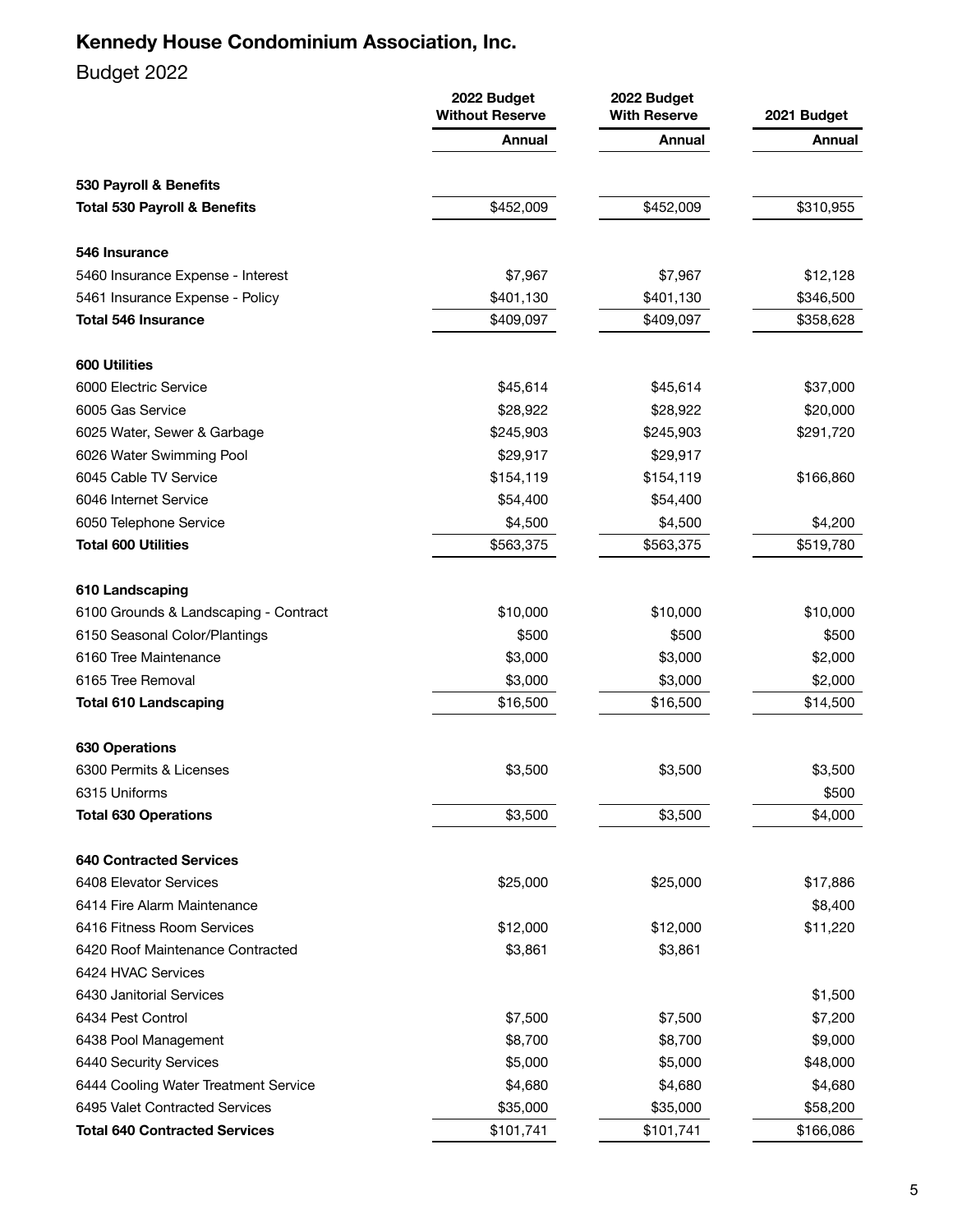# Budget 2022

|                                               | 2022 Budget<br><b>Without Reserve</b> | 2022 Budget<br><b>With Reserve</b> |             |
|-----------------------------------------------|---------------------------------------|------------------------------------|-------------|
|                                               | <b>Annual</b>                         | Annual                             | Annual      |
| 650 Repairs & Maintenance                     |                                       |                                    |             |
| 6505 Docks/Seawall Repair & Maintenance       |                                       |                                    |             |
| 6515 Building Repair & Maintenance            |                                       |                                    |             |
| 6530 Common Areas Repair & Maintenance        | \$40,000                              | \$40,000                           | \$30,000    |
| 6535 Deck & Awning Repair & Maintenance       |                                       |                                    |             |
| 6545 Electrical Supplies/Repair & Maintenance |                                       |                                    |             |
| 6550 Elevator Repair & Maintenance            | \$5,000                               | \$5,000                            | \$6,000     |
| 6565 Fire System Repair & Maintenance         | \$10,000                              | \$10,000                           | \$7,500     |
| 6570 Fitness Equipment Repair & Maintenance   | \$500                                 | \$500                              | \$500       |
| 6575 Flooring/Carpet Supply/Rpr & Maintenance | \$2,000                               | \$2,000                            | \$4,000     |
| 6600 General Repair & Maintenance             | \$15,000                              | \$15,000                           | \$15,000    |
| 6605 Generator System Repair & Maintenance    | \$5,000                               | \$5,000                            | \$2,000     |
| 6625 HVAC Supplies/Repair & Maintenance       | \$12,000                              | \$12,000                           | \$10,000    |
| 6635 Janitorial Supplies & Maintenance        | \$3,600                               | \$3,600                            | \$2,500     |
| 6640 Lighting Repair & Maintenance            | \$3,000                               | \$3,000                            | \$5,000     |
| 6645 Locks & Keys Repair & Maintenance        | \$500                                 | \$500                              | \$500       |
| 6675 Office Equipment Repair & Maintenance    | \$1,000                               | \$1,000                            | \$2,000     |
| 6680 Painting Supplies                        | \$5,000                               | \$5,000                            | \$7,500     |
| 6685 Park/Parking Lot Repair                  | \$3,000                               | \$3,000                            | \$5,000     |
| 6695 Plumbing Supplies/Repair & Maintenance   | \$25,000                              | \$25,000                           | \$15,000    |
| 6700 Pool Supplies/Repair & Maintenance       | \$7,000                               | \$7,000                            | \$5,000     |
| 6730 Security System Repair & Maintenance     | \$10,000                              | \$10,000                           |             |
| 6755 Storm Recovery Repair & Maintenance      |                                       |                                    |             |
| 6795 Other Supplies/Repair & Maintenance      | \$2,000                               | \$2,000                            | \$4,000     |
| <b>Total 650 Repairs &amp; Maintenance</b>    | \$149,600                             | \$149,600                          | \$121,500   |
|                                               |                                       |                                    |             |
| <b>700 Professional Services</b>              |                                       |                                    |             |
| 7000 Audit & Tax Services                     | \$5,000                               | \$5,000                            | \$5,000     |
| 7010 Engineering Services                     | \$12,000                              | \$12,000                           | \$3,000     |
| 7020 Legal Services                           |                                       |                                    |             |
| 7025 Legal Services - Collections             | \$1,100                               | \$1,100                            | \$500       |
| 7030 Legal Services - General Counsel         | \$5,000                               | \$5,000                            | \$5,000     |
| 7040 Management Fees                          | \$4,800                               | \$4,800                            | \$4,800     |
| 7050 Bookkeeping, Payroll & Software          | \$25,200                              | \$25,200                           | \$25,200    |
| 7060 Additional Building Maintenance          | \$15,000                              | \$15,000                           |             |
| 7095 Other Professional Services              | \$3,000                               | \$3,000                            | \$5,000     |
| <b>Total 700 Professional Services</b>        | \$71,100                              | \$71,100                           | \$48,500    |
| 910 Other Expenses & Reserve                  |                                       |                                    |             |
| 9100 Other Contingency Expenses               | \$5,000                               | \$5,000                            |             |
| 9105 Reserve Contribution Expense             |                                       | \$189,566                          |             |
|                                               | \$5,000                               | \$194,566                          |             |
| <b>Total 910 Other Expenses</b>               |                                       |                                    |             |
| <b>Subtotal Expenses</b>                      | \$1,790,904                           | \$1,980,470                        | \$1,555,988 |
| <b>Net Operating Income</b>                   | \$5,000                               | \$5,000                            | \$5,000     |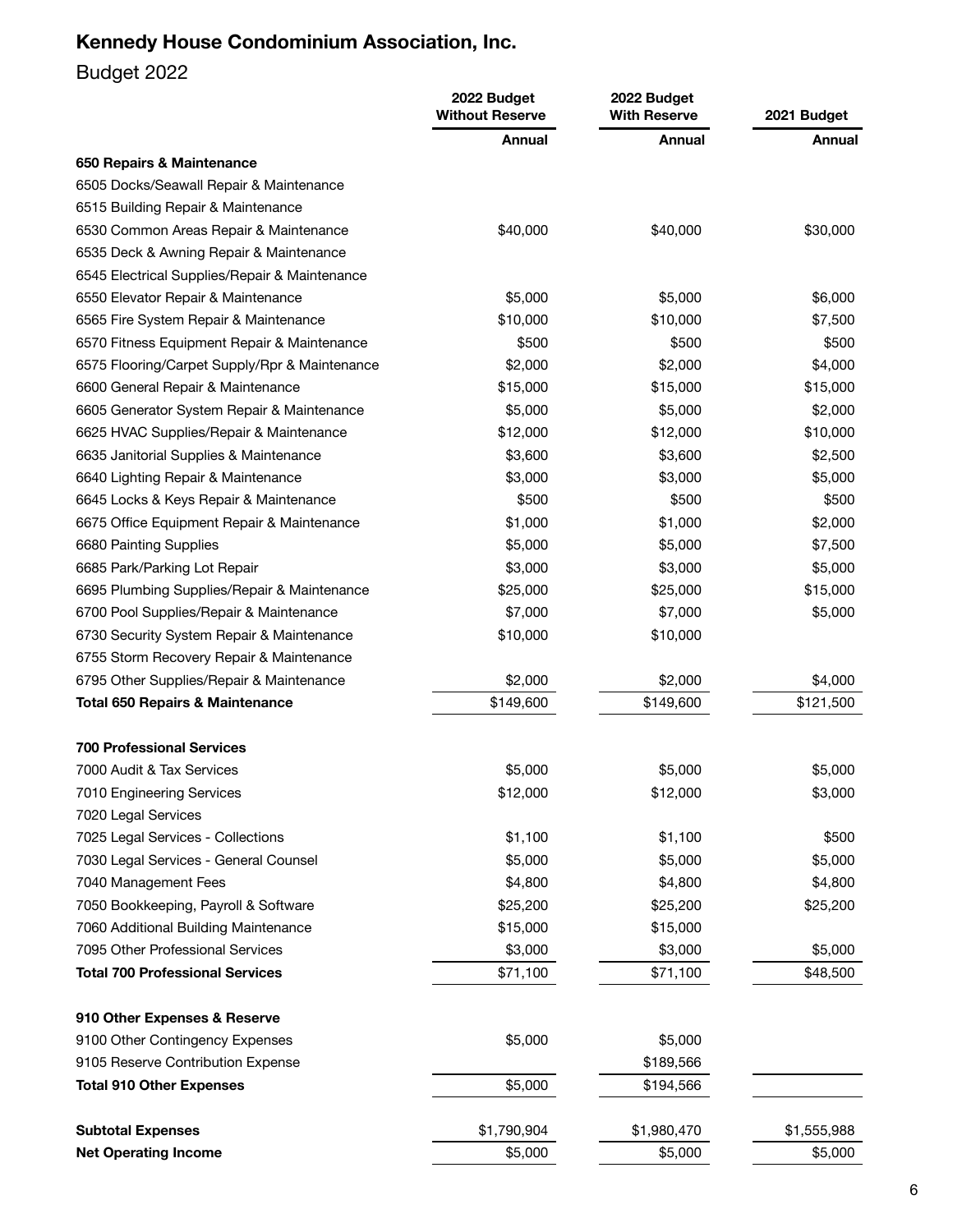## Budget 2022

|                                                     | 2022 Budget<br><b>Without Reserve</b> | 2022 Budget<br><b>With Reserve</b> | 2021 Budget   |
|-----------------------------------------------------|---------------------------------------|------------------------------------|---------------|
|                                                     | <b>Annual</b>                         | Annual                             | <b>Annual</b> |
| <b>Other Expenses</b>                               |                                       |                                    |               |
| 9200 Extraordinary Business Interruption (Covid-19) | \$5,000                               | \$5,000                            | \$5,000       |
| 9250 Lawsuit & Settlements Expense                  |                                       |                                    |               |
| <b>Total Other Expenses</b>                         | \$5,000                               | \$5,000                            | \$5,000       |
| <b>Total Income</b>                                 | \$1,795,904                           | \$1,985,470                        | \$1,560,988   |
| <b>Total Expenses</b>                               | \$1,795,904                           | \$1,985,470                        | \$1,560,988   |
| <b>Net Income</b>                                   | \$0.00                                | \$0.00                             | \$0.00        |

# **Budget 2022 Summary**

| <b>Income</b>                |             |                |                |
|------------------------------|-------------|----------------|----------------|
| Condominium Dues             | \$1,733,210 | \$1,733,210.00 | \$1,517,438.00 |
| Reserves Income (For Voting) |             | \$189,566.00   |                |
| <b>Other Revenues</b>        | \$62,694    | \$62,694.00    | \$43,550.00    |
| <b>Total Income</b>          | \$1,795,904 | \$1,985,470.00 | \$1,560,988.00 |
| <b>Expenses</b>              |             |                |                |
| Covid-19 Expense             | \$5,000     | \$5,000.00     | \$5,000.00     |
| Cable TV & Internet Service  | \$208,519   | \$208,519.00   | \$166,860.00   |
| Reserve Expense (For Voting) |             | \$189,566.00   |                |
| All Other Operating Expenses | \$1,582,385 | \$1,582,385.00 | \$1,389,128.00 |
| <b>Total Expenses</b>        | \$1,795,904 | \$1,985,470.00 | \$1,560,988.00 |
| Net Income                   | \$0.00      | \$0.00         | \$0.00         |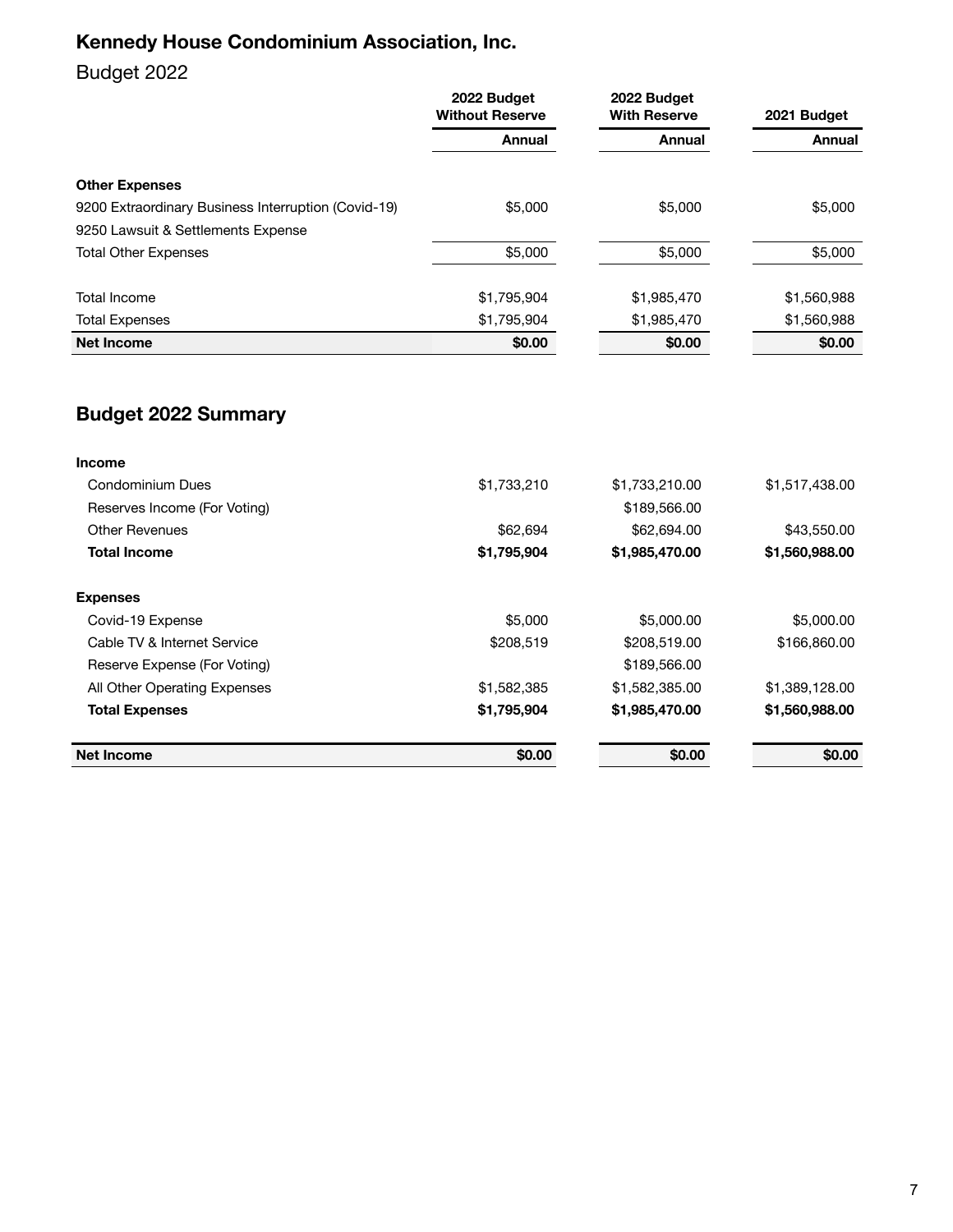#### **Condominium Fees**

#### **Breakdown Condominium Fee: 2022 vs. 2021 without Reserves**

|                          | <b>Without Reserves</b> |                                    |                                      |                    |                                  |                            |                              |                  |
|--------------------------|-------------------------|------------------------------------|--------------------------------------|--------------------|----------------------------------|----------------------------|------------------------------|------------------|
|                          | <b>2021 Dues</b>        | 2022 Total Per<br>Unit Increase \$ | <b>TV-Internet</b><br><b>Portion</b> | <b>HOA Portion</b> | Increase TV &<br>Internet $(\%)$ | <b>Increase HOA</b><br>(%) | <b>Total Increase</b><br>(%) | <b>2022 Dues</b> |
| $CON1 = F-L$             | \$348.07                | \$52.16                            | \$15.09                              | \$37.07            | 4.3%                             | 10.7%                      | 14.99%                       | \$400.23         |
| $CON2 = A-B-C-D-E-G-J-M$ | \$519.72                | \$74.30                            | \$15.09                              | \$59.21            | 2.9%                             | 11.4%                      | 14.30%                       | \$594.02         |
| $CON3 = 1H$              | \$543.84                | \$77.41                            | \$15.09                              | \$62.32            | 2.8%                             | 11.5%                      | 14.23%                       | \$621.25         |
| $CON4 = I-O$             | \$576.05                | \$81.56                            | \$15.09                              | \$66.47            | 2.6%                             | 11.5%                      | 14.16%                       | \$657.61         |
| $CON5 = N-H$             | \$742.37                | \$103.00                           | \$15.09                              | \$87.91            | 2.0%                             | 11.8%                      | 13.87%                       | \$845.37         |
| $CON6 = K$               | \$757.38                | \$104.94                           | \$15.09                              | \$89.85            | 2.0%                             | 11.9%                      | 13.86%                       | \$862.32         |

#### **Breakdown Condominium Fee: 2022 vs. 2021 with Reserves**

|                          | <b>With Reserves</b> |                                    |                                      |                    |                               |                     |                              |                    |                  |
|--------------------------|----------------------|------------------------------------|--------------------------------------|--------------------|-------------------------------|---------------------|------------------------------|--------------------|------------------|
|                          | <b>2021 Dues</b>     | 2022 Total Per<br>Unit Increase \$ | <b>TV-Internet</b><br><b>Portion</b> | <b>HOA Portion</b> | Increase TV &<br>Internet (%) | Increase HOA<br>(%) | <b>Total Increase</b><br>(%) | Reserve<br>Portion | <b>2022 Dues</b> |
| $CON1 = F-L$             | \$373.53             | \$67.07                            | \$15.09                              | \$51.98            | 4.0%                          | 13.9%               | 17.96%                       | \$40.37            | \$440.60         |
| $CON2 = A-B-C-D-E-G-J-M$ | \$560.38             | \$98.10                            | \$15.09                              | \$83.01            | 2.7%                          | 14.8%               | 17.51%                       | \$64.46            | \$658.48         |
| $CON3 = 1H$              | \$586.64             | \$102.46                           | \$15.09                              | \$87.37            | 2.6%                          | 14.9%               | 17.47%                       | \$67.85            | \$689.10         |
| $CON4 = I-O$             | \$621.70             | \$108.28                           | \$15.09                              | \$93.19            | 2.4%                          | 15.0%               | 17.42%                       | \$72.37            | \$729.98         |
| $CON5 = N-H$             | \$802.74             | \$138.34                           | \$15.09                              | \$123.25           | 1.9%                          | 15.4%               | 17.23%                       | \$95.71            | \$941.08         |
| $CON6 = K$               | \$819.08             | \$141.06                           | \$15.09                              | \$125.97           | 1.8%                          | 15.4%               | 17.22%                       | \$97.82            | \$960.14         |